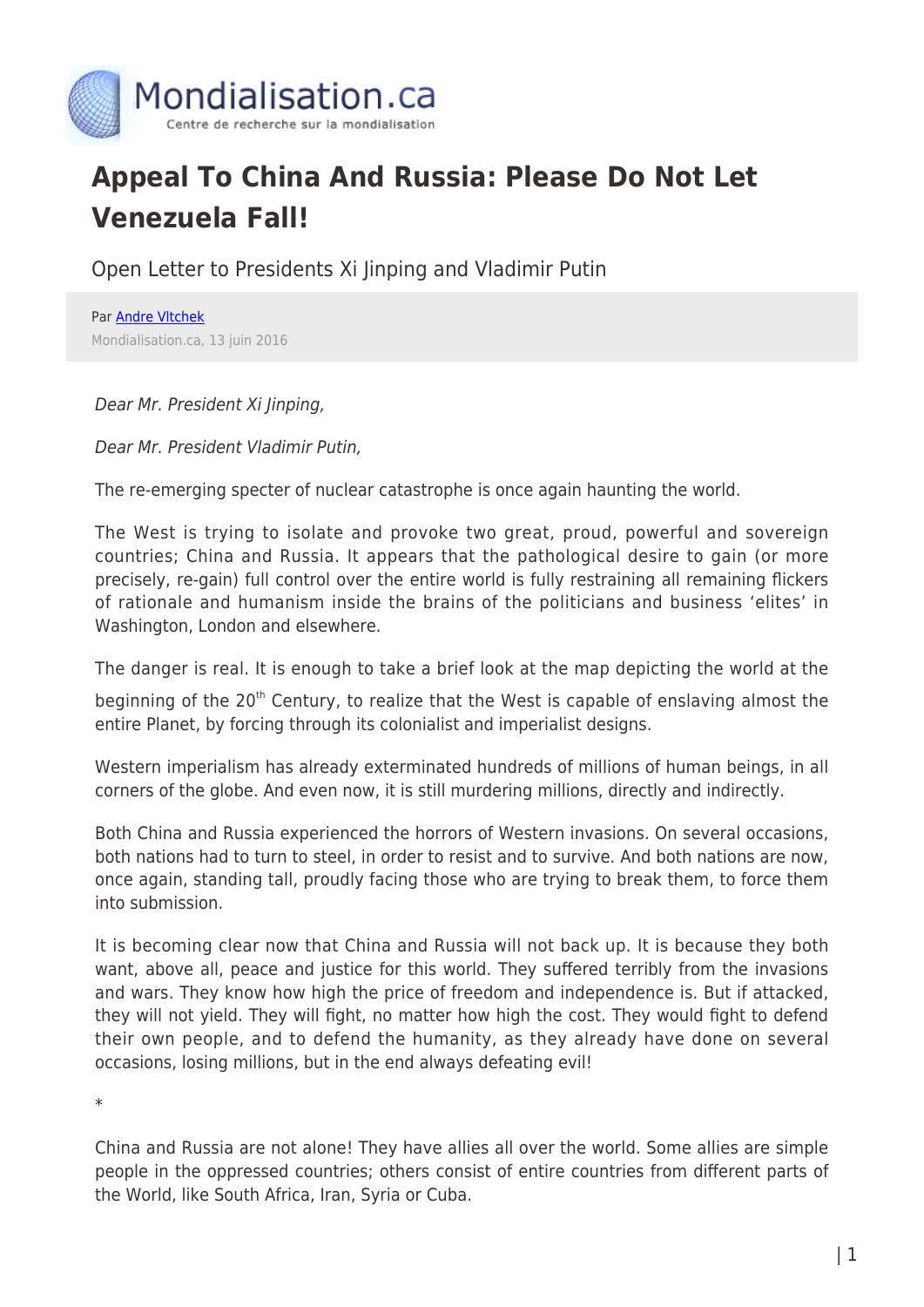Until very recently, almost the entire Latin America stood by China and Russia and viceversa. Great changes were taking place in Venezuela, Ecuador, Brazil, Argentina, Bolivia and elsewhere. Politically and economically, many South American countries began moving close, closer, towards Beijing and Moscow. The war against imperialism (re-) gained its new front.

Attempts to destabilize Latin American revolutions arose almost immediately. The West began 'organizing and then supporting the opposition movements'; funding hostile NGO's, plotting and financing coups, demonizing new governments through propaganda and indoctrination campaigns.

Treasonous and morally corrupt local 'elites' quickly joined forces with Washington; their loyalties were, for centuries, with Europe and then with North America, as well as with multinational companies.

I have been living and working in Latin America for many years. I know some of the continent's greatest thinkers and revolutionaries, but I am also familiar with their oligarchs and feudal rulers. South American elites have no mercy with their common people. They cannot even be called "nationalists". Just as the Western imperialists, they would easily sacrifice millions of innocent "un-people" (to borrow Orwell's definition), in exchange for maintaining their privileges.

As happened in Chile before the 1973 US-sponsored coup against the socialist President Salvador Allende, the local elites are now, once again, determinedly ruining the local economies all over South America, 'creating shortages', organizing and mobilizing right-wing unions, while withdrawing billions of dollars from their countries. For them it is no longer about business or making profits (they have plenty of money stored abroad) but about retaining control over their countries, often on behalf of the West.

Recently, Argentinian socialism collapsed, and the neo-fascist President Macri gained power. Brazil was hit by a coup, which gave corrupt, mostly evangelical, and right-wing pro-Washington politicians, de-facto control over the country. Both Argentina and Brazil began dismantling their social policies, signing ludicrous deals with the North, including those that will soon allow the United States to build military bases in Tierra del Fuego and elsewhere.

The West is achieving its goal; to torpedo BRICS, to weaken the anti-imperialist global alliance, and to discredit the Latin American model through its indoctrination channels.

Almost overnight, Venezuela, Ecuador, Bolivia and Cuba had lost two of their economically most powerful Latin American allies.

And the West will not stop. Venezuela is next on its mafia-style hit list, as well as Ecuador, most likely followed by Bolivia!

I have just returned from South America. Argentina is waking up to a horrible nightmare. Brazilian people feel that they were swindled, fooled. There are protests shaking Argentinian and Brazilian cities. But many feel almost hopeless, faced by such Machiavellian, complex and 'perfectly' organized operations of their West and the local 'elites'.

I have also worked, recently, in Ecuador, where I got convinced that the West would never give up its attempts to destroy all progressing governments and regain full control over what it believes is its 'backwater'.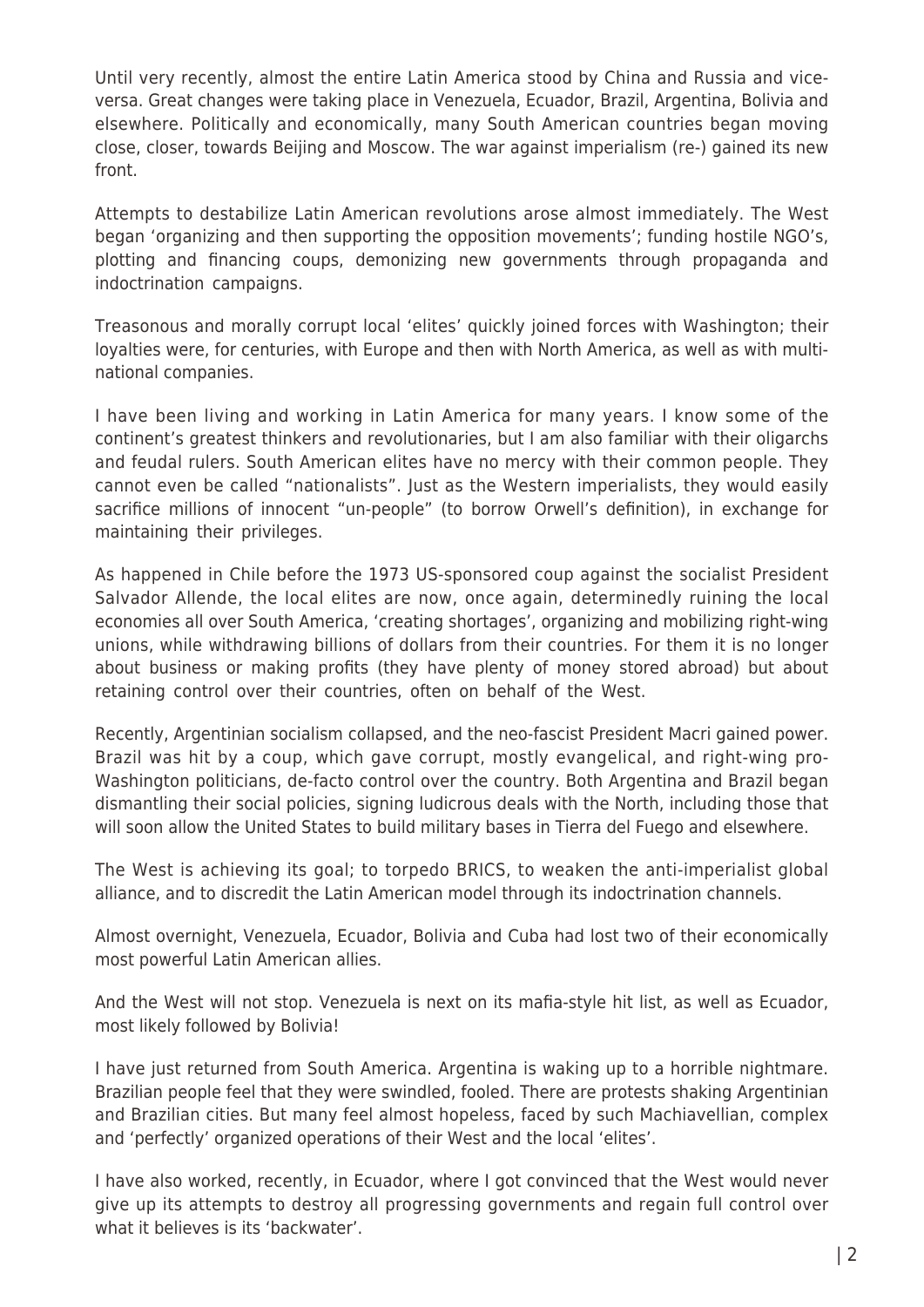The tactics that are used to destabilize entire countries are the same everywhere. For many years I have been travelling to virtually all corners of the world, wherever the Empire has been trying to break the will of the people: from Ukraine and China, to Zimbabwe, Eritrea, Iran, South Africa, North Korea, Venezuela, Cuba, to mention just a few most 'obvious' places. My latest book: "[Exposing Lies Of The Empire"](http://www.amazon.com/Exposing-Lies-Empire-Andre-Vltchek/dp/6027005866), is more than 800-pages 'heavy', and full of examples of how those tactics are applied, on all continents.

But in South America, the West is now attacking almost the entire continent, and it does it openly, with no shame.

\*

To defend the independence of this continent – South America – is essential for the survival of our humankind.

This is the frontline now! But it is the frontline where one nation after another is collapsing, under the terrible pressure of destructive, mainly foreign forces. It goes without saying that if the Empire wins here, it will try 'not to lose momentum'; it will immediately move to another part of the world that is still standing. The destructive work will continue, (while hundreds of millions lives get ruined) until the Empire's final victory, or until it gets decisively confronted and stopped!

In Caracas, Quito and La Paz we are now witnessing an epic fight for the entire continent, but also indirectly for Moscow, Beijing, as well as for those still defenseless countries scattered all over the world.

It is because the fight is essentially for the survival of the basic principles of humanism, decency and solidarity. It is a battle against the most cynical and oppressive forces on Earth! In short, it is a battle against 'imperialism', which is synonymous to 'fascism'!

\*

Venezuela is still standing, but it is screaming, suffering, and in terrible pain.

It cannot go on like this for too long; it cannot survive alone!

It either receives some substantial help, or it will eventually collapse.

The economic scavengers are already encircling its weakened body; even speculating and betting on its foreign debt. The 'opposition' is so sure of its upcoming macabre victory that it is already allocating to its members, posts in future governments.

The point has reached when Venezuela cannot defend itself alone, anymore. For years it topped the hit list of the Empire. For years no effort to ruin it was spared: coups, assassinations, economic blackmail, and a media war!

And still, for so many years, Venezuela has been showing great solidarity with the rest of the world. It has stood at the vanguard of the fight against imperialism. It was spreading foreign aid all over the world, while it was flying (via TeleSUR) those optimistic and inspiring voices of the Latin American revolution, to all corners of our Planet (I made five documentary films for TeleSUR, in several conflict zones of the world, under almost impossible circumstances; something that makes me, until now, immensely proud).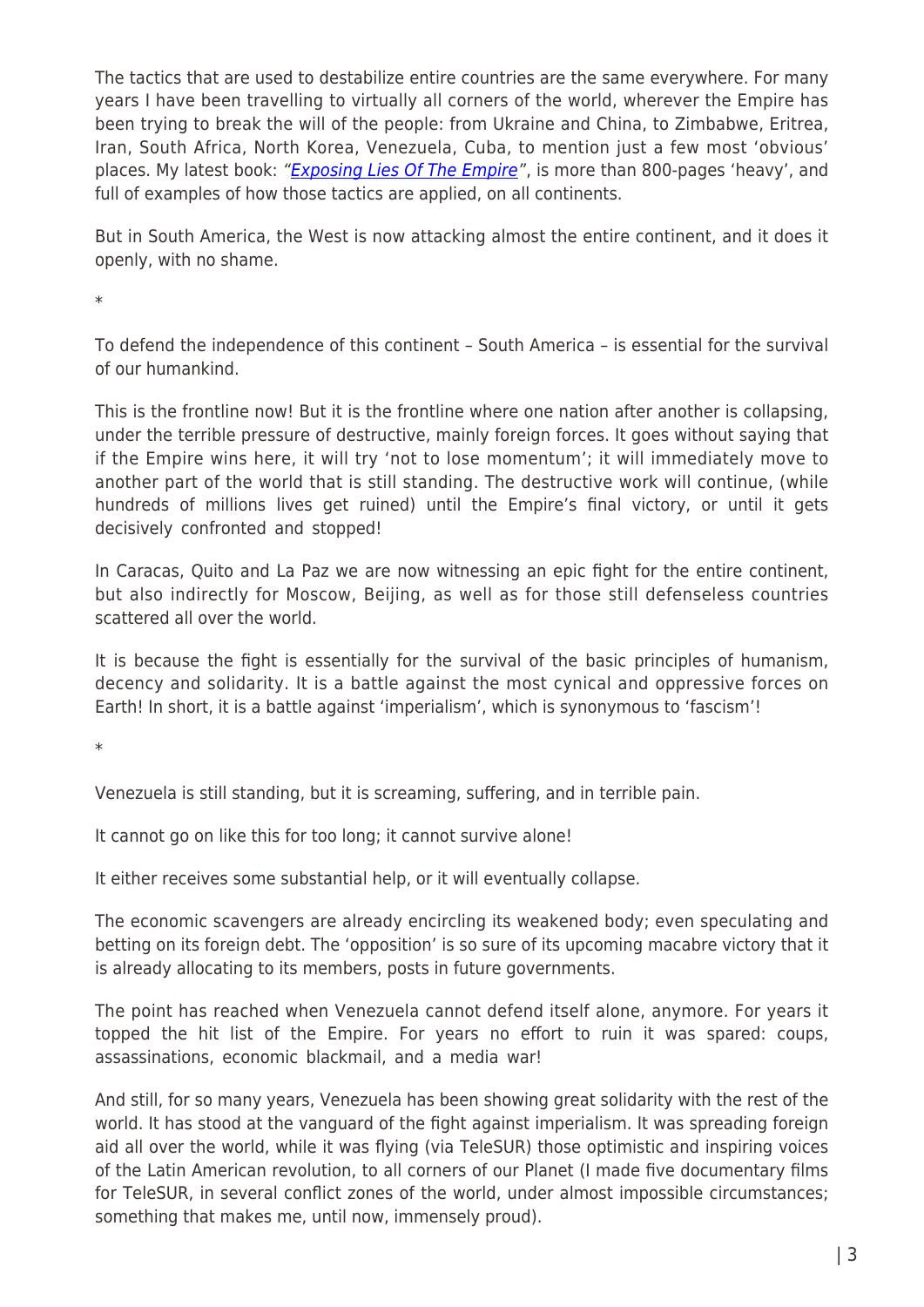Like China and Russia, Venezuela refused to crack even under tremendous pressure.

It began building a new, great and united South American fatherland, returning optimism, zeal and hope to the people of the continent that has been, for centuries, tormented and continuously raped by the West/North.

Not everything was done 'perfectly', but nothing in this world is or should be expected to be perfect. Venezuelan (Bolivarian) Revolution is called the process; it is a long and complex journey, but a breathtaking journey nevertheless – from slavery to freedom, to internationalism and social equality.

Venezuelan people are now paying an immense price for not abandoning their principles. They are castigated mercilessly by the Empire, for making their own choices, for defending their freedom, and for refusing to return to subservience. But above all, they are punished for returning hope to others, for inspiring others, millions of others, all over the world!

Because hope is what the Empire tries to strangle, mercilessly.

Venezuela clearly demonstrated that a different world is possible, that solidarity is still alive, and that the revolution can serve the people.



If Venezuela dies, at least it would die standing.

"Here, nobody surrenders!" These were words of Hugo Chavez, printed on the iconic election poster, after his death. Here Chavez, already gravely ill, with his face covered by raindrops, was defiantly clenching his fist.

When the poster appeared, I was in Caracas. I stood there, in front of it, for at least one hour, in the middle of the square, unable to move. I thought, as many others most likely did: "A true revolutionary should go all the way! If he doesn't dare to, he should better stay where he is and go nowhere at all."

Chavez went all the way and Venezuela followed him – a true revolutionary and his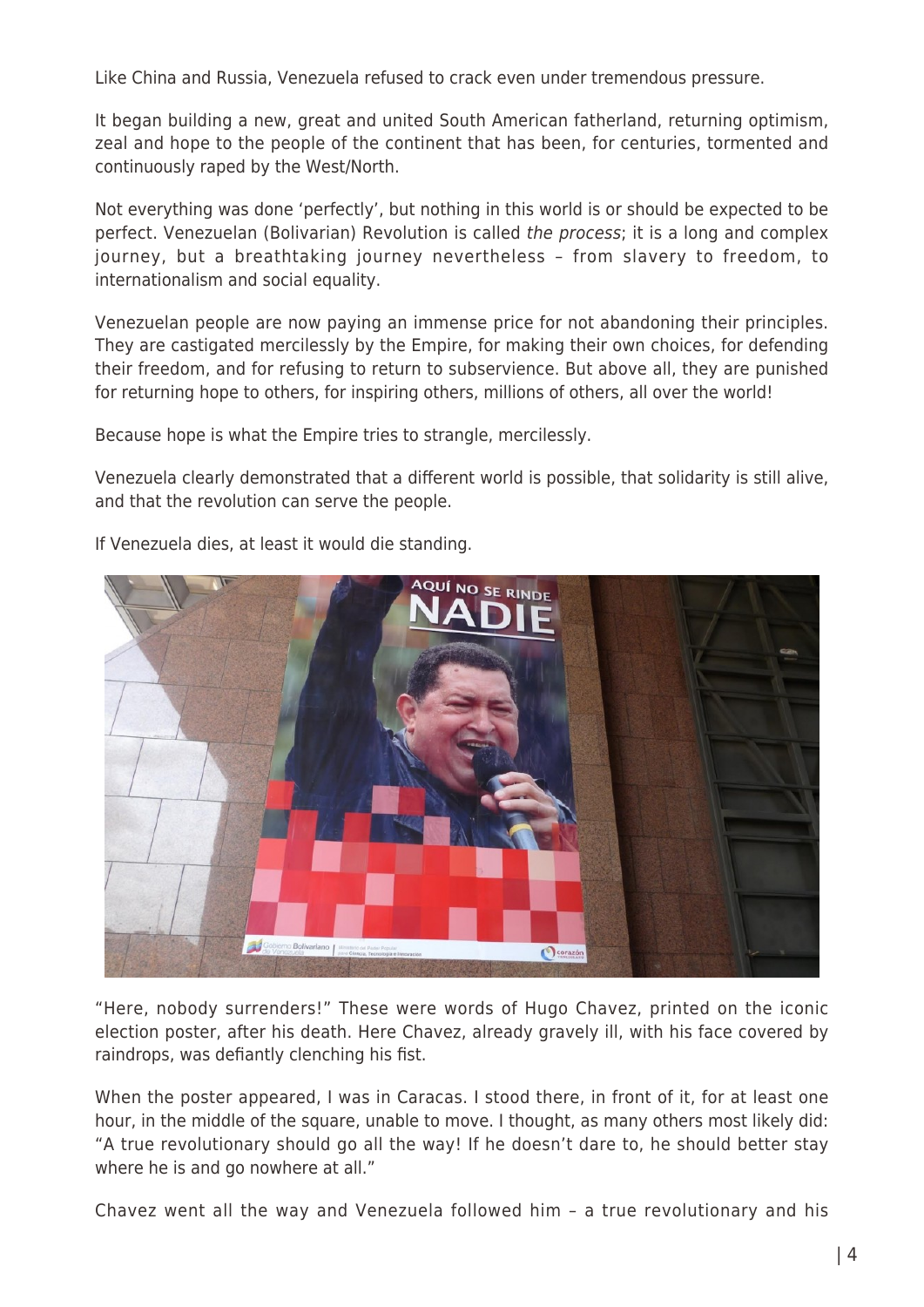remarkable Bolivarian motherland.

Yes, if it would have to die, Venezuela would die standing. But it should never be allowed to perish!

\*

I have both Russian and Chinese blood in my veins. I was born in Russia. And I spent many years in Latin America, writing, making films, covering wars and then revolutions. And followed then, by the Western subversions!

For me an alliance, and even some sort of unity between China, Russia and South America, is the essential pre-condition for the survival of the humanity.

The West knows that such an alliance would break its monopoly on power; that all three models are now inspiring billions of people all over the world. These models may be different to some extent, but the bottom line is always the same: putting the people first, while trying to deter neo-colonialism and imperialism.

If that bottom line were to prevail, that would mean the end of a long and bloody period of Western global dictatorship. It is that simple!

The West would rather murder billions than to accept its defeat. Because 'defeat' would mean that its countries would have to finally behave as equals towards the rest of the world, something culturally and psychologically unacceptable to most of North Americans and Europeans.

The world has to finally defend itself. It has to defend its people. Too many lives have already been lost, too many nations plundered and ruined. Now countries under the attack should embrace each other, help each other, and not to allow each other to fall.

The Western propaganda machine is spreading sinister but very effective lies that "all large countries are the same, that they have identical imperialist tendencies".

The only way to contradict such fabrications is to offer concrete and bright examples to the contrary.

The world has been drowning in the cynicism and nihilism administered by the Empire. In order to snap out from depression, in order to erect the great flags of the resistance again, people need a substantial dose of emotions, optimism, poetry, and human warmth. They also need true leadership.

They need big and powerful countries like China and Russia to show the way.

To inspire the world, it is not enough to do "economically well", or to be "strong" (although those are essential pre-conditions for progress and even for survival). What people all over the world are longing for, are solidarity, social commitments and internationalism.

Both China and Russia are offering exactly those, and have already been for many decades. But it is often done in a subdued and modest way. And therefore, for the lackey Western mass media, which still controls the flow of information in most parts of the world, it is still easy to omit, and even to deny the truth.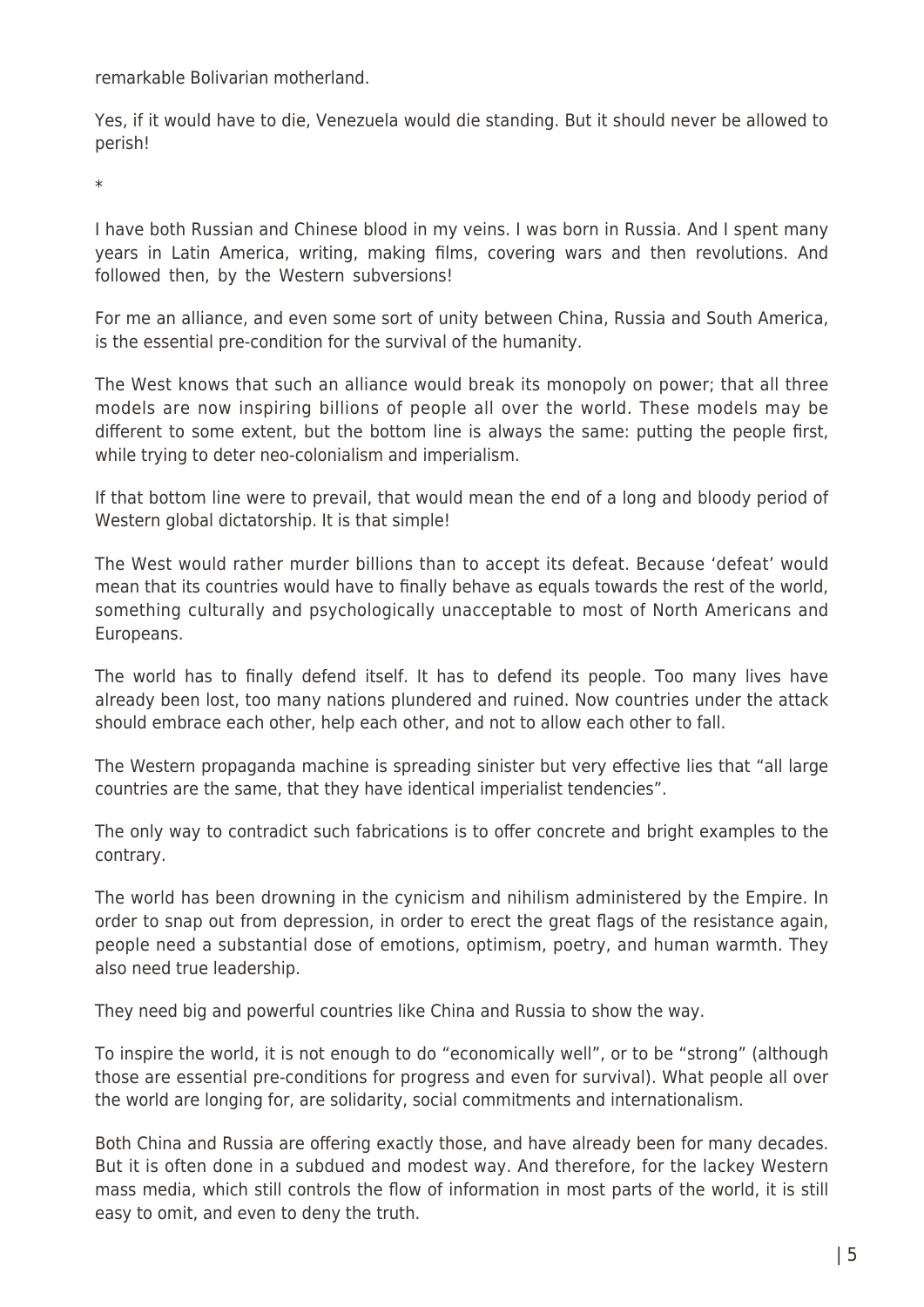To bail out, to rescue Venezuela, would send a powerful message to both the Empire and to the rest of the world.

It would be a truly positive message, full of optimism, decency and pride.

In Russia, a country that suffered immensely from countless foreign invasions, there is one important term – "наши" ("ours"). The world is clearly divided between those who are "ours" (our loved ones, our comrades, compatriots, friends and allies), and enemies.

By nature, the Russian people are immensely loyal to those whom they have already accepted as their close ones, as "ours". They are loyal to their comrades to the point that they would, without even blinking, die defending them or give them their last shirt or a piece of bread. There is no limit to the generosity towards those that Russian people love.

And Chinese solidarity is legendary as well. Otherwise, how could this enormous country lift almost all of its citizens out from poverty?

If Venezuela is defended and saved, the message to the Empire and to the world would be powerful and clear: "Do not touch 'our' brothers and sisters! If you harm them, you would be confronted."

\*

In Russia, during the old days, the rallying cry, the call to battle was often "they are beating our people!"

And this is exactly what is happening now. "They are beating our people!" Venezuela, our beautiful and proud sister, our comrade, our ally, is being tortured, humiliated and devastated!

Let us stand up. Let us not allow Venezuela to be violated.

I have lost all my hope for the hypocritical, toothless Western "Left". With some bright exceptions, it will do nothing, absolutely nothing practical to help! As it did nothing to rescue Cuba when Cuba was bleeding. It had to be China, after all, which extended its powerful hand across the seas towards Havana saving the revolution!

And now, again, only Beijing and Moscow would be able to make that decisive and powerful epic gesture!

As was demonstrated when China rescued Cuba, and is now being shown where Russia is fighting for Syria; these two great and brave nations are willing to get engaged when the time is ripe, and therefore capable of saving Venezuela!

\*

President Xi Jinping, President Vladimir Putin, I am writing this letter with great respect for both of you personally, and with profound admiration for your countries. In many ways I also belong to both Russia and China, despite my determined internationalism, and my perpetual lack of "home".

I also write this with great hope.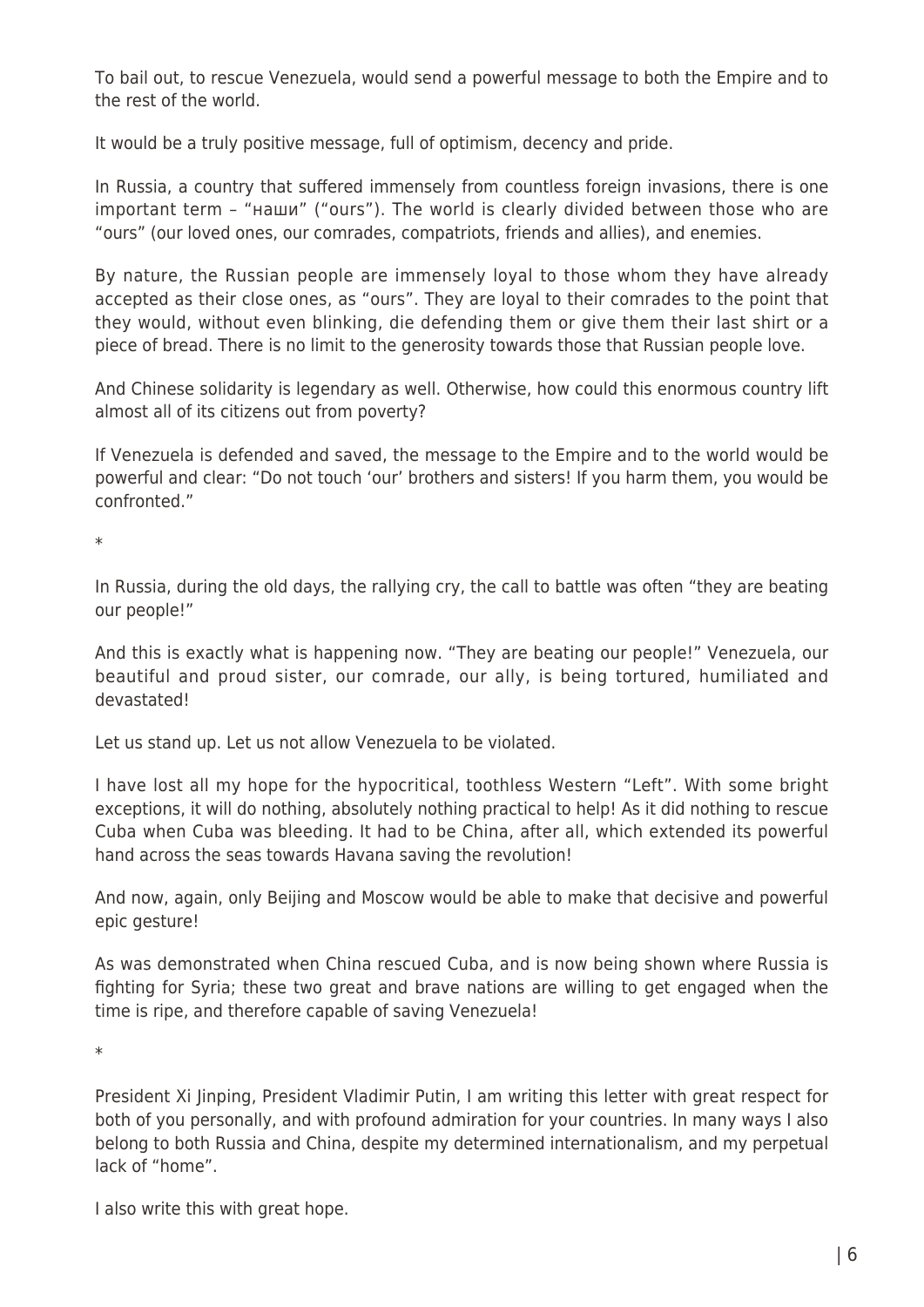I do not know how to resolve the situation practically – how to save Venezuela in a sensible but also truly determined way. I cannot offer any practical political advice to the two of you – great leaders of two enormous countries.

I have merely outlined the global situation, the murderous drive of the Empire and the plight of Latin America, the continent, which is so deeply engraved in my heart.

And I am stating the obvious: now it is only China and Russia that can save Venezuela. And I am also repeating what we all already know, in South America, in China and in Russia: "Only if united, we will never get defeated!"

With great respect,

Andre Vltchek

\*

Andre Vltchek is a philosopher, novelist, filmmaker and investigative journalist. He covered wars and conflicts in dozens of countries. His latest books are: ["Exposing Lies Of The](http://www.amazon.com/Exposing-Lies-Empire-Andre-Vltchek/dp/6027005866) [Empire](http://www.amazon.com/Exposing-Lies-Empire-Andre-Vltchek/dp/6027005866)" and ["Fighting Against Western Imperialism"](http://www.amazon.com/Fighting-Against-Western-Imperialism-Vltchek/dp/6027005823). Discussion with Noam Chomsky: [On](http://www.plutobooks.com/display.asp?K=9780745333878) [Western Terrorism.](http://www.plutobooks.com/display.asp?K=9780745333878) [Point of No Return](http://www.amazon.com/exec/obidos/ASIN/0977459071/counterpunchmaga) is his critically acclaimed political novel. [Oceania](http://www.amazon.com/exec/obidos/ASIN/1409298035/counterpunchmaga) - a book on Western imperialism in the South Pacific. His provocative book about Indonesia: "Indonesia - The Archipelago of Fear". Andre is making films for teleSUR and Press TV. After living for many years in Latin America and Oceania, Vltchek presently resides and works in East Asia and the Middle East. He can be reached through his [website](http://andrevltchek.weebly.com/) or his [Twitter.](https://twitter.com/AndreVltchek)

La source originale de cet article est Mondialisation.ca Copyright © [Andre Vltchek,](https://www.mondialisation.ca/author/andre-vltchek) Mondialisation.ca, 2016

Articles Par : [Andre Vltchek](https://www.mondialisation.ca/author/andre-vltchek)

## A propos :

Andre Vltchek is a philosopher, novelist, filmmaker and investigative journalist. He covered wars and conflicts in dozens of countries. His latest books are: "Exposing Lies Of The Empire" and "Fighting Against Western Imperialism". Discussion with Noam Chomsky: On Western Terrorism. Point of No Return is his critically acclaimed political novel. Oceania - a book on Western imperialism in the South Pacific. His provocative book about Indonesia: "Indonesia – The Archipelago of Fear". Andre is making films for teleSUR and Press TV. After living for many years in Latin America and Oceania, Vltchek presently resides and works in East